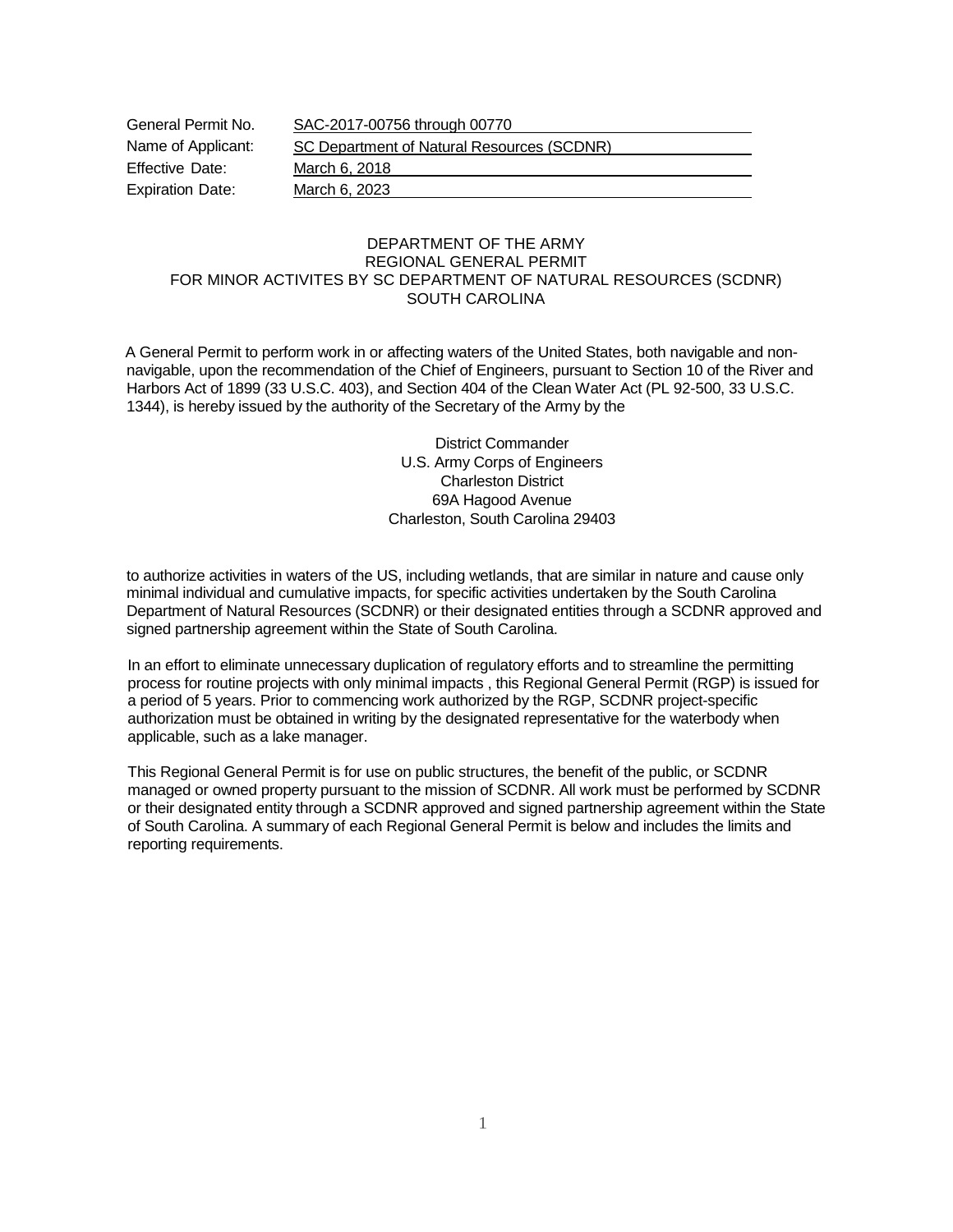| RGP#               | <b>Activity</b>                                                               | <b>Authority</b> | <b>Limits</b>                                                                        | <b>Reporting</b>                                                                                                         |
|--------------------|-------------------------------------------------------------------------------|------------------|--------------------------------------------------------------------------------------|--------------------------------------------------------------------------------------------------------------------------|
| SAC 2017-<br>00756 | Docks, Fishing Piers,<br>and Boat Lifts                                       | 10/404           | Docks-1600 sq ft<br>Fishing Piers-2400<br>sq ft<br>Boat Lifts-600 sq ft              | Size exceptions for<br><b>ADA Guidelines</b><br>Impacts to special<br>aquatic sites<br>Size exceptions for<br><b>SMP</b> |
| SAC 2017-<br>00757 | <b>Bank Stabilization</b>                                                     | 404              | Artificial-1500 ft<br>Bioengineering-3000<br>ft                                      | 1,000 ft or more                                                                                                         |
| SAC 2017-<br>00758 | Excavation                                                                    | 10               | 20,000 CY per<br>year/per waterbody                                                  | 5,000 CY or more<br>per waterbody<br>Impacts to special<br>aquatic sites                                                 |
| SAC 2017-<br>00759 | <b>Fisheries Habitat</b>                                                      | 10/404           | Open Water<br><b>Structures</b><br><b>Inshore Structures</b><br><b>Staging Areas</b> | All work                                                                                                                 |
| SAC 2017-<br>00760 | Debris Removal                                                                | 10               |                                                                                      | Impacts to special<br>aquatic sites<br>Removal of non-<br>native or invasive<br>vegetation                               |
| SAC 2017-<br>00761 | Piles and Pile Supported<br><b>Structures</b>                                 | 10/404           |                                                                                      |                                                                                                                          |
| SAC 2017-<br>00762 | Construction and<br>Maintenance of Boat<br>Ramps                              | 10/404           | Max 75 CY for each<br>lane<br>Max 20 ft wide per<br>lane<br>Max 6 lanes              | Two lanes or more<br>Impacts to special<br>aquatic sites                                                                 |
| SAC 2017-<br>00763 | <b>Buoys and Signs</b>                                                        | 10               |                                                                                      | Impacts to special<br>aquatic sites                                                                                      |
| SAC 2017-<br>00764 | Wetland and Stream<br><b>Restoration and</b><br><b>Enhancement Activities</b> | 10/404           | 5 acres or 3,000<br>linear feet                                                      | All work                                                                                                                 |
| SAC 2017-<br>00765 | Minor Discharge and<br>Excavation                                             | 10/404           | 50 CY                                                                                | Discharges over<br>25 CY<br>Impacts to special<br>aquatic sites                                                          |
| SAC 2017-<br>00766 | <b>Scientific Measuring</b><br>Devices                                        | 10/404           |                                                                                      | Impacts to special<br>aquatic sites                                                                                      |
| SAC 2017-<br>00767 | <b>Mooring Structures</b>                                                     | 10/404           |                                                                                      | Impacts to special<br>aquatic sites                                                                                      |
| SAC 2017-<br>00768 | <b>Removal of Vessels</b>                                                     | 10/404           |                                                                                      | Impacts to special<br>aquatic sites                                                                                      |
| SAC 2017-<br>00769 | <b>Water Control Structures</b>                                               | 10/404           |                                                                                      | All work                                                                                                                 |
| SAC 2017-<br>00770 | Maintenance                                                                   | 10/404           |                                                                                      | Impacts to special<br>aquatic sites<br>Minor deviations to<br>structures                                                 |

**Special aquatic sites include sanctuaries and refuges, wetlands, mud flats, vegetated shallows, coral reefs, and riffle-pool complexes.**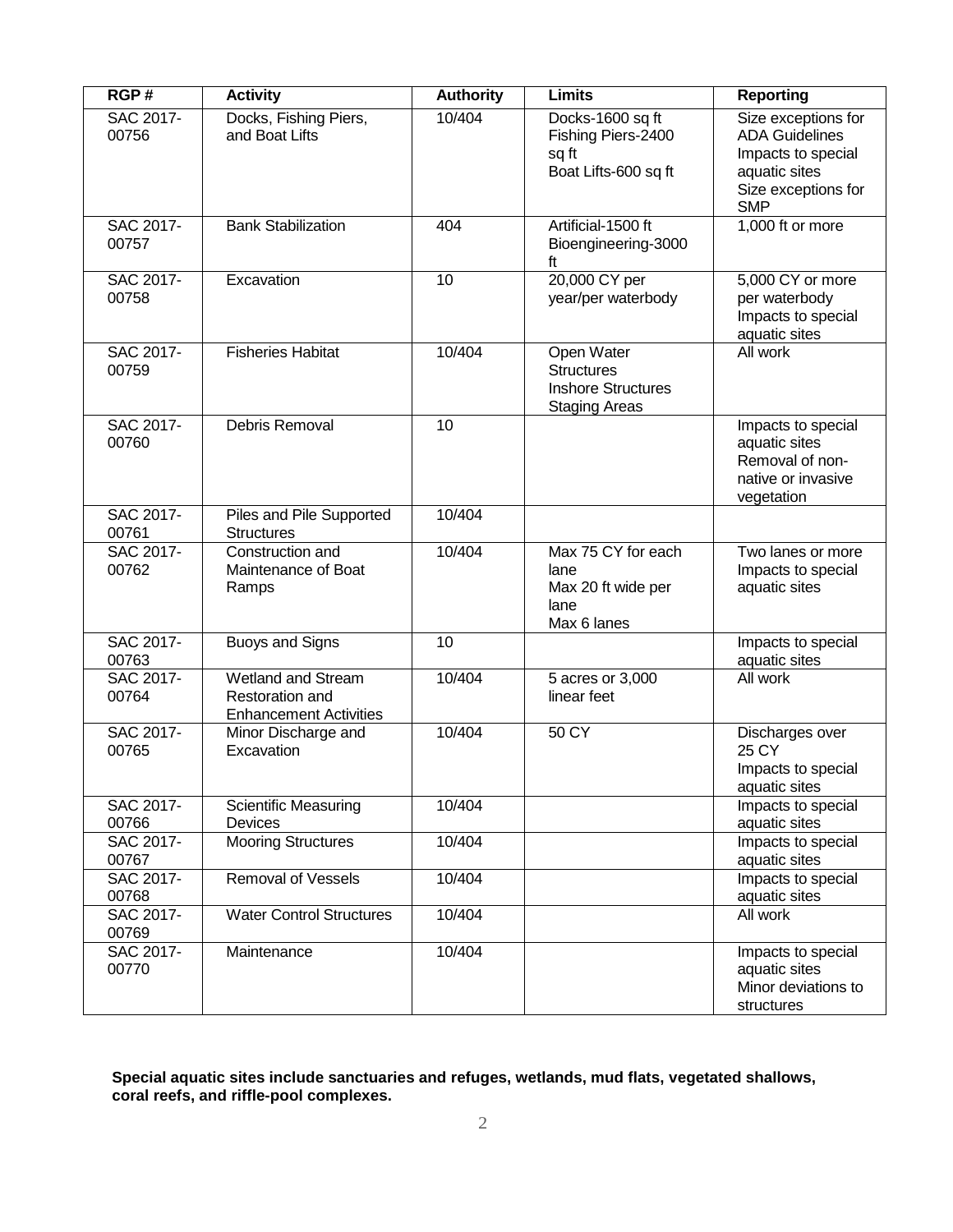## **I. AUTHORIZED ACTIVITIES AND SPECIAL CONDITIONS:**

## **Docks, Fishing Piers and Boat Lifts (SAC-2017-00756):**

- a) Authorized dock and boat lift activities include public docks, whether fixed, floating or a combination of both may not exceed the square footage or length allowed in an approved Shoreline Management Plan (SMP) or extend 1/3 the distance across the affected waterway, whichever is less provided that they do not interfere with navigation, or ingress or egress to any adjoining property/existing docks. In some locations, such as narrow coves, the maximum size may not be permitted or structures may not be permitted at all. Exceptions to the measurements allowed in an SMP can be made under this General Permit with prior approval from the Corps and the lake manager (if applicable). Docks on tributaries are limited to ¼ the width of the stream.
- b) Authorization includes for the construction and modification of docks, fishing piers or boat lifts and the associated appurtenances. Fishing piers shall not exceed 2400 square feet and docks shall not exceed 1600 square feet. Gangways to the fixed pier or floating dock may not exceed 8 feet wide outside the critical area. Inside the critical area, gangways may not exceed 6 feet wide. Boat lifts shall not exceed 600 square feet. Exceptions to exceed the maximum square footage can be made under this General Permit with prior approval from the Corps in order to comply with the Americans with Disability Act Accessibility Guidelines.
- c) All fixed pier decking (not including handrails) will be built at least three vertical feet above the referenced full pond of the lake or Ordinary High Water Mark or Mean High Water of the water body.
- d) Hand railings are permissible provided that the sides of docks are not enclosed or screened to obscure cross-vision.
- e) Structures built must not contain sinks, toilets, showers, or any other type of device, which could cause any liquid or solid waste to be discharged into the waterbody.
- f) Storage compartments are permissible but will not exceed 14 inches in width, 30 inches in height and 8 feet in length.
- g) Flotation for all facilities and boat mooring buoys shall be of materials manufactured for marine use. Materials must not lose significant buoyancy if punctured, must not generally be subject to damage by animals, and must resist breaking apart under a broad range of wave energies. The uncoated, beaded polystyrene will not be permitted for any new construction or as replacement for existing facilities. Reuse of plastic, metal, or other previously used drums or containers for encasement or flotation purposes is prohibited. Existing approved flotation is authorized until it has severely deteriorated and is no longer serviceable, at which time it must be replaced with approved flotation.
- h) Docks and fishing piers must be single-story structures. These structures may have a roof, but the roof cannot be utilized as a second story. Dock cover roofs may be gabled or monosloped. Gabled roofs will not exceed fifteen (15) feet in height from the top of the gable to the pier flooring. Monosloped roofs will not exceed twelve (12) feet in height from the top of the slope to the pier flooring. If the height is restricted by MHW, and the dock is built more than 3 feet above, then there is reduced clearance/space under the roof.
- i) Floating docks shall be located in areas of adequate depth to ensure that clearance between the float and the bottom is maintained at all times. In areas where the depth is not adequate to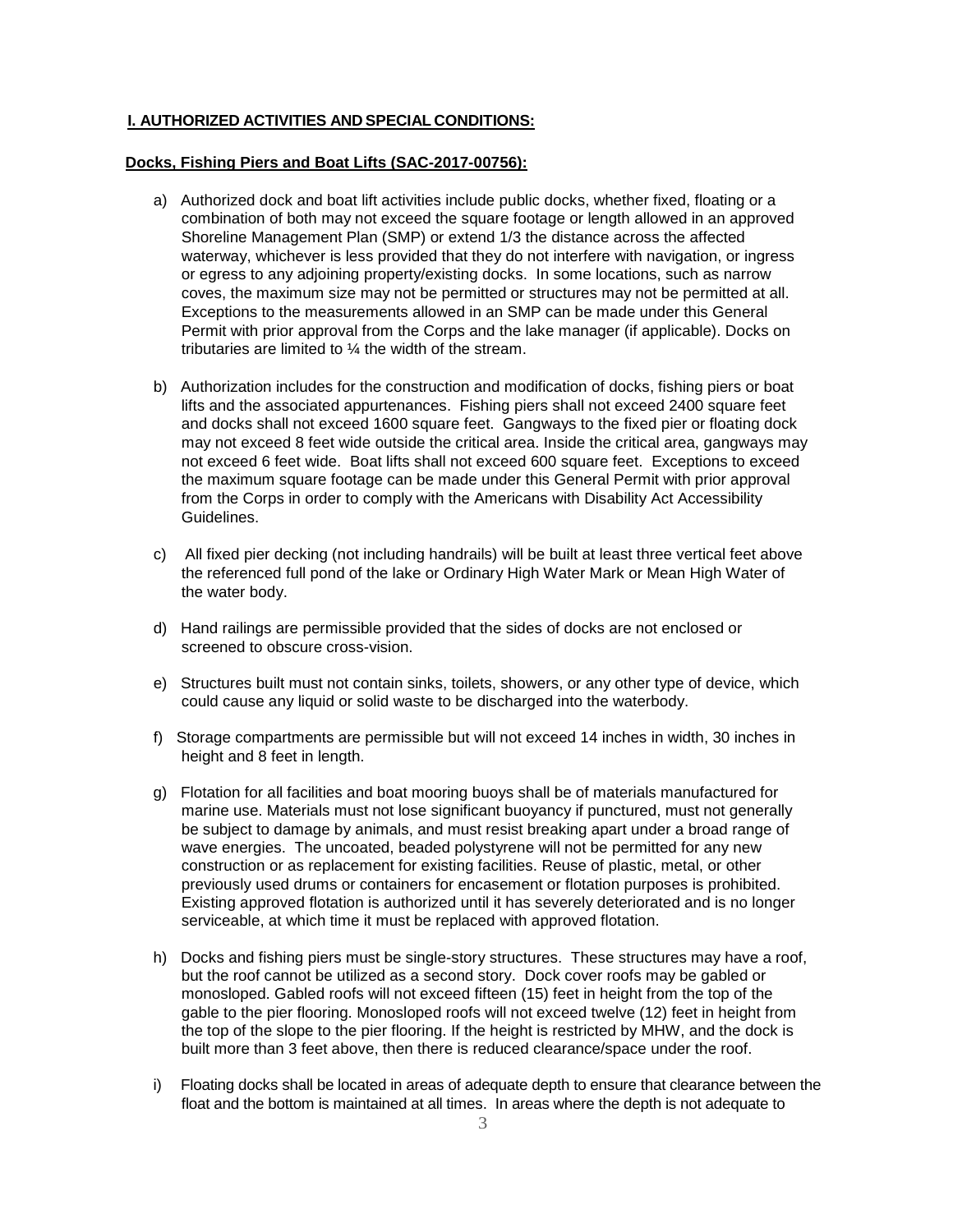maintain clearance, floating docks shall be fitted with structures (i.e. float stops) that prevent the float from contacting the bottom.

- j) The number of pilings shall be restricted to the least amount possible and distance between pilings should be maximized to the greatest extent practicable.
- k) Docks used to moor houseboats for habitation are not allowed by this General Permit.
- l) That the permittee understands and agrees that pilings will be installed using a water jet or vibratory hammer. In the event standard pile driving (impact hammer) is utilized, the permittee understands and agrees that a soft-strike procedure (three strikes at 40%-60% energy level once a minute for 3 minutes) must be conducted prior to beginning pile driving activities and after any pile driving interruptions of more than 30 minutes.
- m) That the permittee understands and agrees that pile driving activities must be limited to 12 hours per day with a 12-hour rest period between pile driving activities to avoid potential cumulative noise impacts to Federally-listed Threatened and Endangered (T&E) species.

#### **Bank Stabilization (SAC-2017-00757):**

- a) Authorized bank stabilization activities include the placement of bulkheads, armoring systems (riprap), bioengineering, and other standard bank stabilization/protection devices roughly paralleling and at the bank or shoreline.
- b) The activity shall not exceed 1,500 feet in length for artificial bank stabilization methods and 3,000 feet in length for bioengineering.
- a) No material shall be placed in excess of the minimum needed for erosion protection. The activity will not exceed an average of 1 cubic yard of material per running foot placed along the bank below full pool elevation, ordinary high water mark, or above mean high in tidal waters.
- b) Bio-engineering materials, such as vegetation, are encouraged whenever possible for bank stabilization activities.
- c) Materials must be non-polluting and shall not be placed in any special aquatic site or wetland.
- d) No material shall be of the type, or placed in any location, or in any manner, that would impair surface water flow into or out of any water of the United States.
- e) No material shall be placed in a manner that would be eroded by normal or expected high flows or wave action.
- f) All impacts over 1,000 linear feet must be reported to the Corps before work can begin.

#### **Excavation (SAC-2017-00758):**

- a) Authorized excavation includes the removal of accumulated silt from a lake bottom for the purposes of navigation.
- b) Excavation is not authorized under the RGP within Lake Hartwell without specific authorization through the Corps.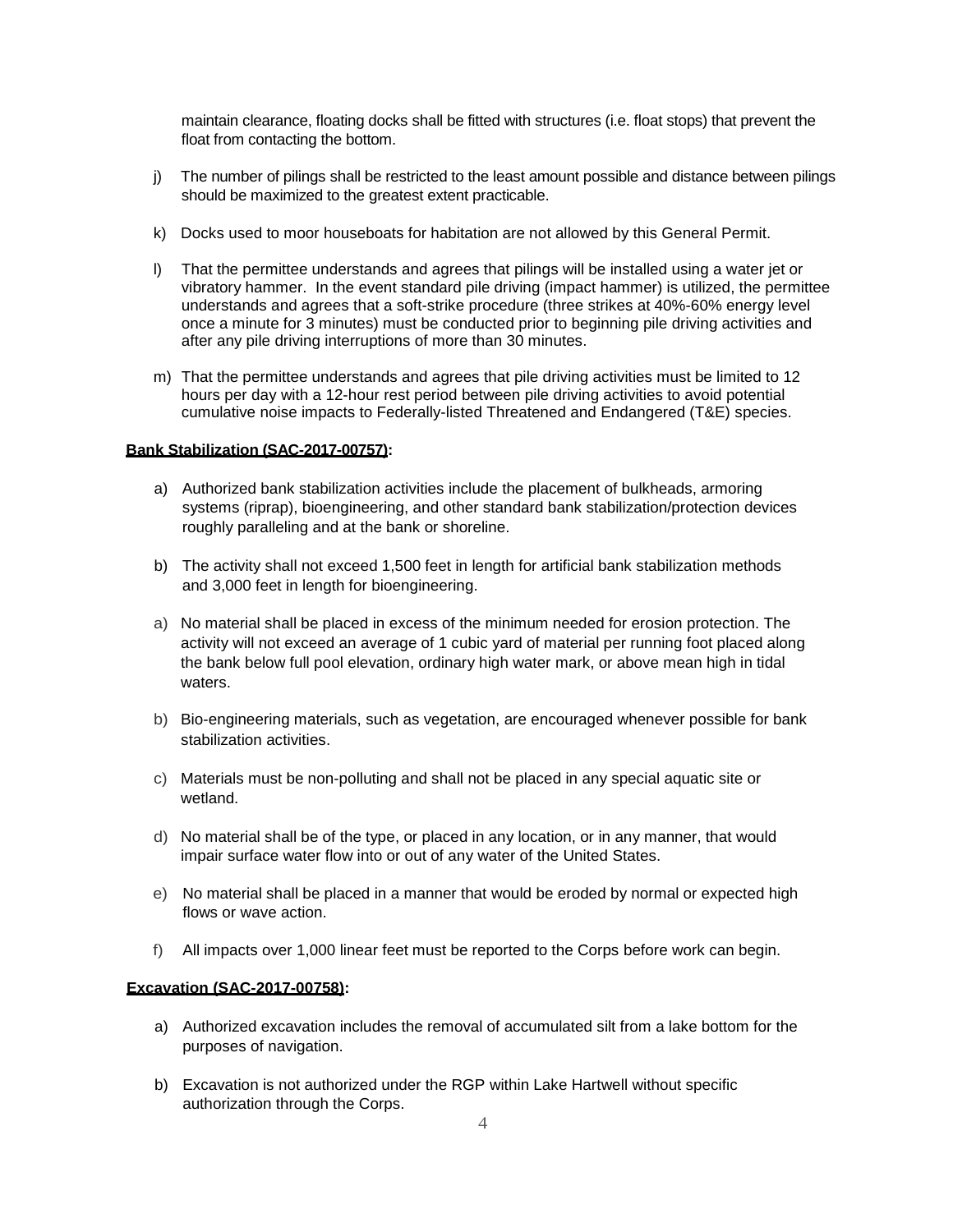- c) Excavation is only authorized on lakes or impoundments. It is not authorized on rivers or tributaries.
- d) All work shall be performed "in the dry" (above the current lake pool elevation). Dredging or excavation at or below lake pool elevation ("in the wet") is not authorized under this RGP. If groundwater saturation is encountered during excavation, the remaining work shall be completed from the highest areas towards the lowest areas so as to reduce potential increases in turbidity and sedimentation in the lake.
- e) Excavation shall not extend into the original, hardpan, hard clay bottom, or natural bottom contour of the lake.
- f) A maximum of 20,000 cubic yards of material per year per waterbody is authorized.
- g) For each single and complete project, access to the lake with heavy machinery and excavation equipment is limited to one point of ingress and egress.
- h) Excavated areas shall be contoured such that ponding of water does not occur during times of low lake levels. No sinks or sumps shall be created.
- i) This permit authorizes a one-time excavation event per single and complete project. Continual maintenance dredging/excavation is not authorized.
- j) Excavation of special aquatic sites, including wetlands is not authorized. Exceptions may be made for noxious or nuisance species.
- k) All excavated material shall be deposited in upland areas. The disposed material shall not affect cultural or historic resources or threatened or endangered species. All disposed material shall be properly stabilized or contained so as to preclude entry into any surface waters, wetlands, streams or any other waters of the United States.
- l) Impacts over 5,000 cubic yards per waterbody per year must be reported to the Corps before work can begin.

#### **Fisheries Habitat (SAC-2017-00759):**

- a) All activities authorized under this RGP must be reported to the Corps before work can begin. This General Permit is only for freshwater systems.
- b) Authorized activities include the placement of fish attractors and habitat structures, spawning bed renovation and installation, benthic barriers for aquatic weed control and non-native aquatic vegetation removal.
- c) Only clean material, free of pollutants may be placed in the waterway. Typical structures authorized for fish habitat include, but are not limited to, large woody debris or recycled Christmas trees, cinder blocks, root wads, gravel beds, rock berms, PVC structures, fish canopy or shade structures, concrete structures, wood pallets, concrete weighted bamboo structures, commercially available attractor units such as those manufactured under the brand of Porcupine, Honey hole/Pond King and Mossback.
- d) There will be signage and buoys advising anglers and boaters of enhancement structures in the area. Appropriate marker buoys will be located around habitat structures. Buoy markers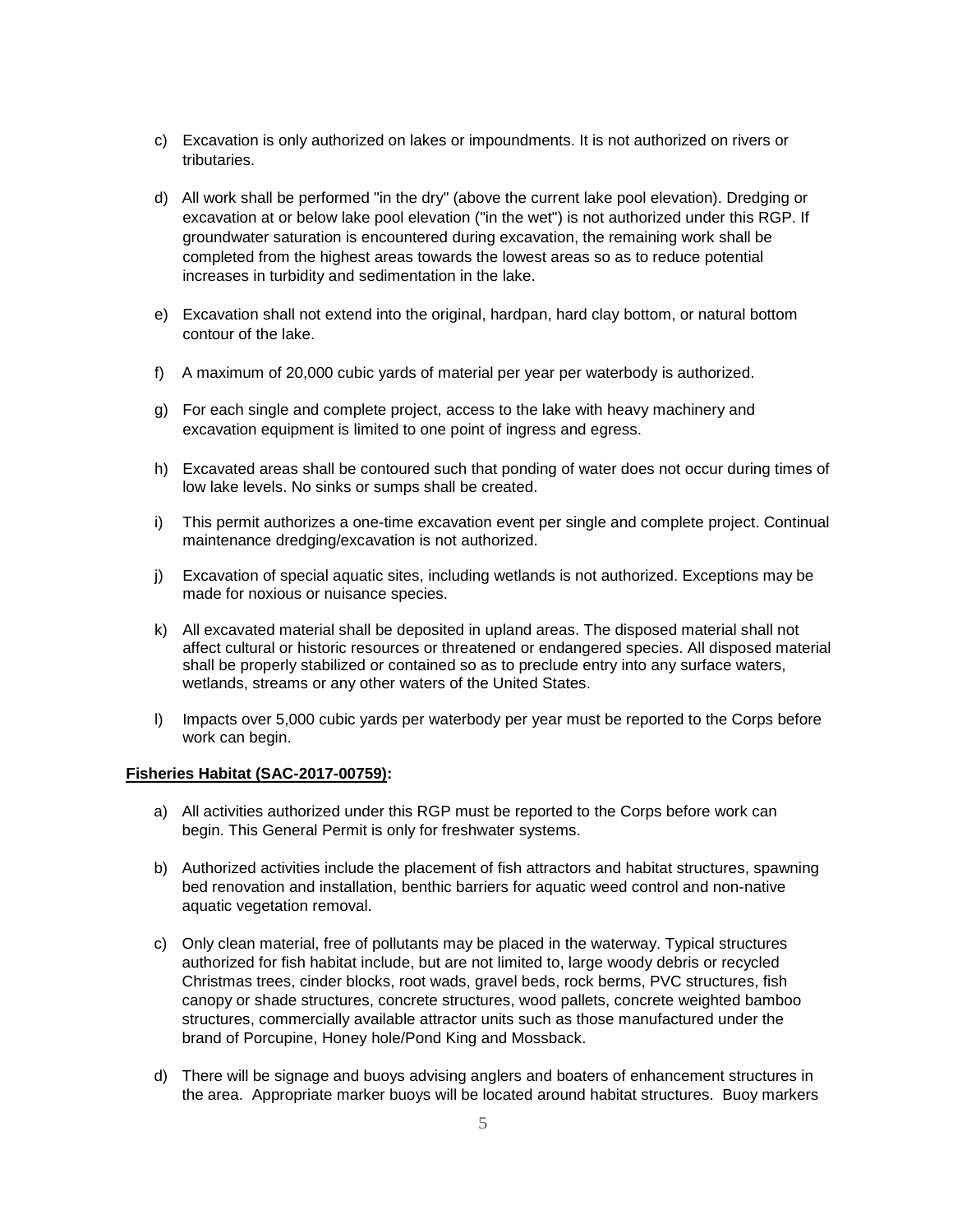and informational signage locations will be coordinated closely with the U.S. Army Corps of Engineers. Structures in general shall not pose a hazard to navigation. However, some structures may become hazards due to extreme water level fluctuations or in the case of drought. If and when those situations arise, reservoir rule curves will be taken into account and these coves will be marked as habitat coves with the necessary navigational buoys. Appropriate warning and marking devices will be installed and/or downloadable GPS data maintained for all enhancement structures. Structures will be designed and constructed to maintain adequate navigation clearance at normal low water elevations.

- e) Notification for all proposed DNR Fisheries Habitat Projects will be reviewed by the appropriate lake manager and the Corps prior to implementation. Fisheries Habitat Project Proposals may include the types of habitat enhancement structures used, a detailed description of the habitat structure with photographs when applicable, a map marking the locations of the structures and their approximate depths, a map marking the staging areas when applicable, a detailed description of how the staging area will be constructed when applicable, a map marking the signage and any navigational buoys, and a summary of the benefits of the habitat project to the aquatic resource and public and any potential temporary or permanent negative impacts. DNR Project Leaders will receive written notification via email or letter that states approval from the appropriate lake manager and the Corps.
- f) DNR will coordinate with the appropriate agency, such as the South Carolina State Park (SCSP), South Carolina Forestry Commission (SCFC), U.S. Forest Service (USFS), U.S. Fish and Wildlife Service (USFWS), and/or the appropriate county entity when habitat enhancements occur inside or in the vicinity of acquisition boundaries, owned or leased lands by these entities. Coordination shall occur prior to the work. DNR shall document all coordination that occurs and maintain a copy for the record of each applicable project site.
- g) Open Water Structures: Open water is defined as deep water areas away from shorelines. Ideal areas for open water structures exist in deep water absent of aquatic vegetation or topographical depressions that may provide fish habitat.
	- a. Structures must be placed at a minimum of 6 feet below the shoreline or mean low water level.
	- b. Structures may be placed near public fishing piers to increase fishing success.
	- c. Project sites must be constructed, monitored, and managed by SCDNR.
	- d. Only clean and environmentally safe materials can be used. SCDNR will record the site number, date, type and volume of material, profile height, and the GPS coordinates for the location where materials are placed.
	- e. Artificial fish attractors may be constructed out of PVC, corrugated and/or concrete pipe, concrete products and/or bamboo or consist of recycled coniferous trees and other woody debris with concrete block anchors.
	- f. Rock jetties and rock stump fields may be constructed in open water. Rock jetties may be constructed of large stone (rip-rap size or larger). Rock/stump field will be placed out from spawning areas to provide cover for pre- and post-spawn fish.
- h) Inshore Structures: Inshore is defined as shallow water areas along shorelines and within coves. Ideal areas for inshore structures exist in areas with little to no human habitation, docks, piers or boat landings.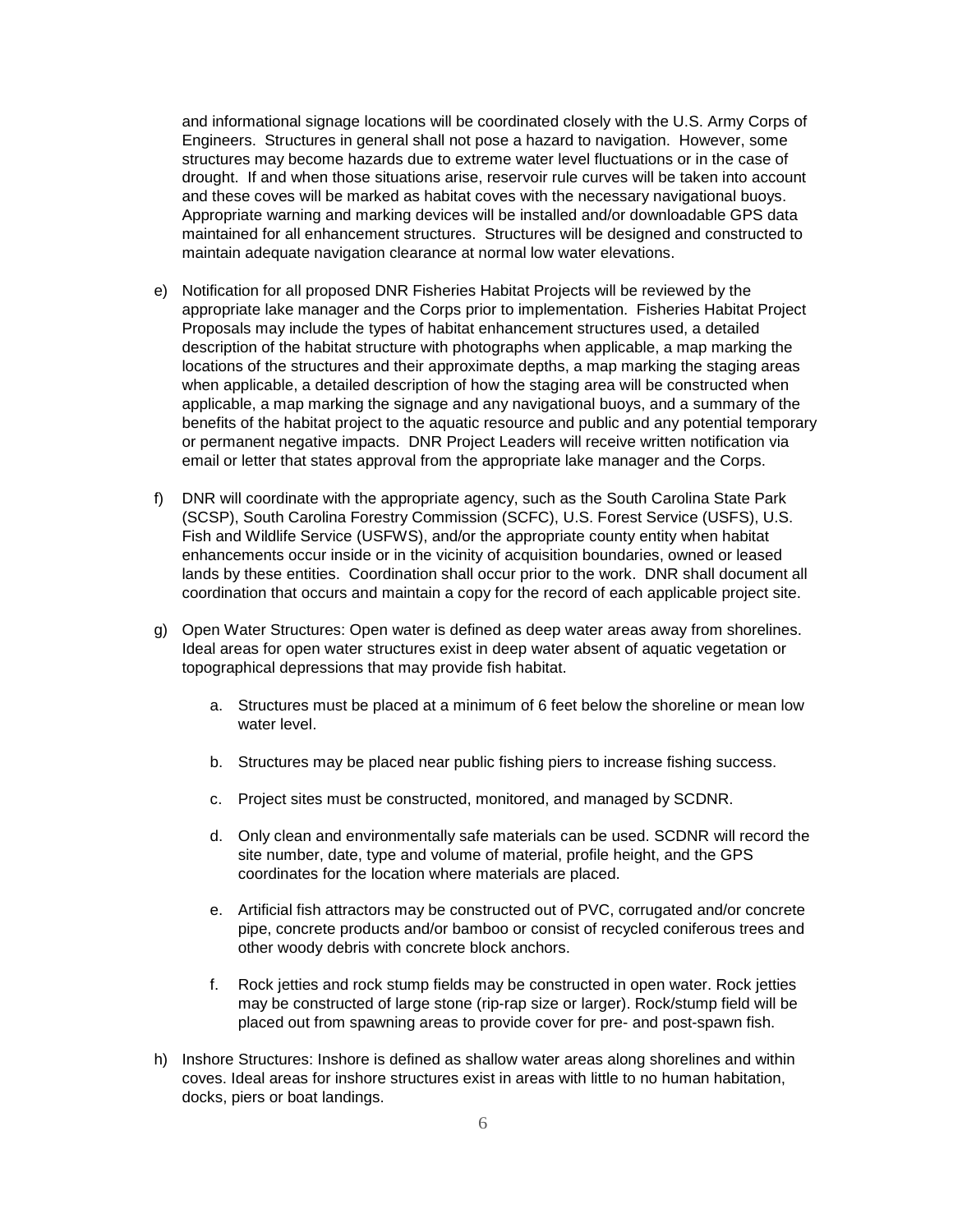- a. Structures must be placed at a minimum of 3 feet below the shoreline or mean low water with the exception of felled or hinged trees.
- b. Project sites must be constructed, monitored, and managed by SCDNR.
- c. Only clean and environmentally safe materials can be used. SCDNR will record the site number, date, type and volume of material, profile height, and the GPS coordinates for the location where materials are placed.
- d. Fell trees on shoreline and cable them to the stump (or artificial anchors) for fish habitat structure near the shore or hinge cut trees, dropping the tree along the shoreline and leaving the tree partially attached to the stump. Proposed trees will be flagged by SCDNR personnel and approved by lake managers prior to felling. While hardwood trees are more desirable for this habitat enhancement, a mixture of hardwood and pine species will likely be utilized based on availability to strategic sites. This activity will only be conducted in accordance with existing shoreline management plans.
- e. Gravel spawning beds mat be constructed with different dimensions at varying lake depths based on site specific characteristics such as bathymetry. These spawning areas will also have varying amount of cover structure (log/trees/stumps) and gravel depth (1-4 inches). Gravel will be appropriately sized. Bathymetry and historical lake elevations during spawning periods will be utilized to select optimal gravel bed elevations and geographical locations and dimensions. During periods of low water levels, exposed lake bottoms may be re-contoured to excavate a shallow depression in which to hold gravel for spawning beds.
- f. Shallow water rock mound/stump field may be constructed at the backs of coves.
- g. Aquatic vegetation plantings such as, but not limited to, maidencane, button bush, switch grass, water willow may be utilized in areas to enhance fish habitat. Temporary structures, such as tubing, may be utilized to protect plantings from predation until established.
- h. Shading structures may be in 8' to 10' water depths.
- i. Spawning benches may be created utilizing a 4 to 6 foot piece of log sawed lengthwise in half and attached to cinder blocks on each end. Some reservoirs may have natural benches in place that require the addition of substrates such as gravel.
- i) Staging Areas:
	- a. Designated staging areas will be used at existing lake access areas if applicable. Best Management Practices will be incorporated throughout the use of these areas for project access to staging. The proposed materials may be transported by boat or barge to a site from the designated staging area and placed. In some lakes, a mini-excavator and a skid-loader (or similar equipment) may be used to load and off-load the material to and from the barge.
	- b. Excavation may be required in order for habitat barges to reach staging areas for load of material. Excavation is limited to the minimum necessary for access to temporary staging areas. Excavated material must be property disposed of on an upland site. All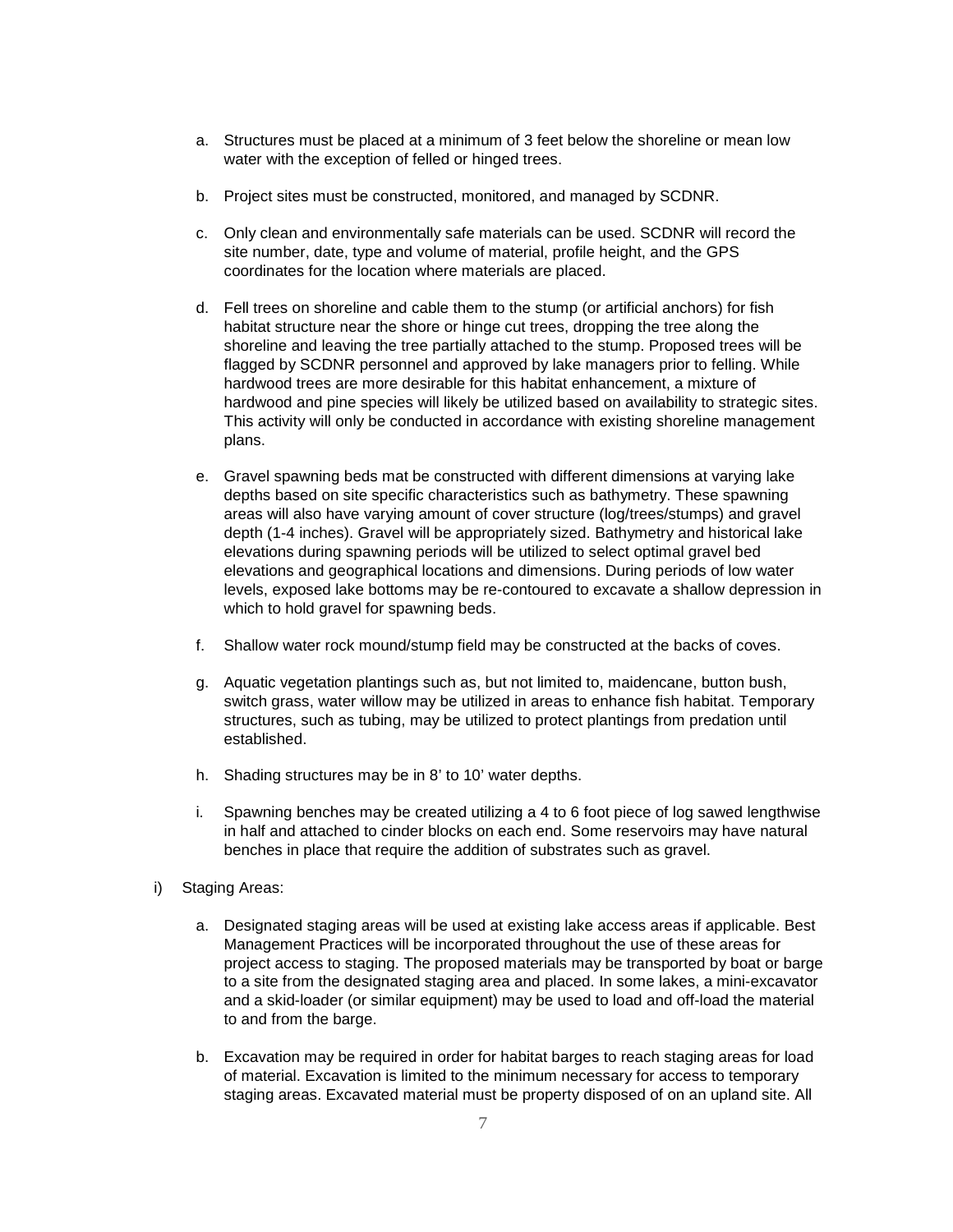disposed material shall be properly stabilized or contained so as to preclude entry into any surface waters, wetlands, streams or any other waters of the United States. The disposed material shall not affect cultural or historic resources or threatened or endangered species. All disposal sites must be authorized by the lake manager.

c. Material outlined above (ex. large rock, logs, gravel) may be used to form a temporary ramp or nosing area to load material onto boat or barge from the staging area. Stabilization of the shoreline using a rock loading ramp will prevent gouging and shoreline erosion during construction. Temporary matting may also be used where applicable. When appropriate the materials in the loading/nosing area will be removed, though some residual material may be left in place as bank stabilization and/or habitat enhancement (i.e. gravel beds) where applicable. SCDNR will construct, monitor, and manage the proposed project sites, including staging areas. This includes the procurement and transport of clean and environmentally safe materials. The materials used will be recorded by site number, date, type and volume of material, profile height and the GPS coordinates for the location where the materials are placed.

## **Debris Removal (SAC-2017-00760):**

- a) Authorized debris removal includes the removal of debris such as stumps, tree limbs, appliances, lumber, and metal objects, from any waterway for navigational or drainage purposes.
- b) All debris must be properly disposed on high ground in either approved landfills or on high ground outside of wetlands and other environmentally sensitive areas.
- c) Living vegetation securely attached to the substrate is not considered debris and is not authorized for removal. Removal of non-native or invasive vegetation may be authorized on a case-by-case basis.
- d) Debris removal does not include the dredging or excavation of gravel, sand, silt, or clay.

# **Piles and Pile Supported Structures (SAC-2017-00761):**

- a) 7Authorized activities include the installation and maintenance of piles and pile supported structures or the use of spud poles for Federal, state, and local agencies/government bodies or lessees.
- b) Structures shall not hinder or pose a hazard to navigation.
- c) That the permittee understands and agrees that pilings will be installed using a water jet or vibratory hammer. In the event standard pile driving (impact hammer) is utilized, the permittee understands and agrees that a soft-strike procedure (three strikes at 40%-60% energy level once a minute for 3 minutes) must be conducted prior to beginning pile driving activities and after any pile driving interruptions of more than 30 minutes.
- d) That the permittee understands and agrees that pile driving activities must be limited to 12 hours per day with a 12-hour rest period between pile driving activities to avoid potential cumulative noise impacts to Federally-listed Threatened and Endangered (T&E) species.
- e) Special aquatic sites, including wetlands, shall not be impacted.

## **Construction and Maintenance of Boat Ramps (SAC-2017-00762):**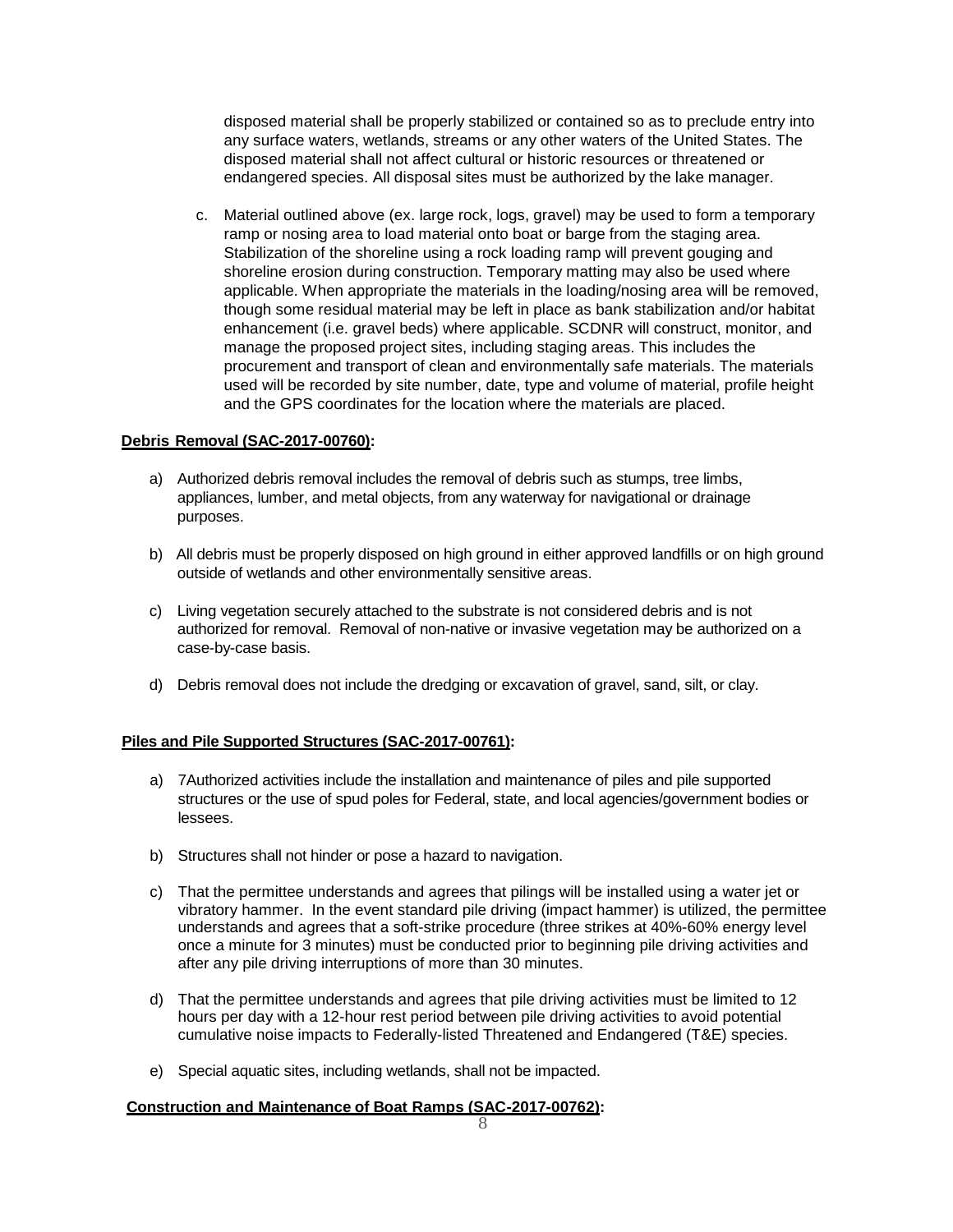- a) Authorized activities include the construction and modification of boat ramps and the maintenance of existing boat ramps. A single ramp may be up to 20 feet wide, two lane ramp 40 feet wide, four lane ramp 60 feet wide and a six lane ramp 120 feet wide. The maximum amount of fill associated with each lane would be 75 cubic yards.
- b) All impacts over two lanes must be reported to the Corps before work can begin.
- c) Only acceptable materials shall be used in ramp construction. Use of asphalt compounds or petroleum products is not authorized. Only non-polluting, stable material may be used.
- d) No material shall be placed in a manner that would be eroded by normal or expected high flows or wave action. Best management practices must be employed to stabilize material and prevent erosion of material off site.
- e) Boat ramps shall be sited such that it would not impair surface water flow into or out of any water of the United States.
- f) Excavation is limited to the minimum necessary for site preparation. Excavated material must be properly disposed of on uplands. All disposed material shall be properly stabilized or contained so as to preclude entry into any surface waters, wetlands, streams or any other waters of the United States. The disposed material shall not affect cultural or historic resources or threatened or endangered species.
- g) Special aquatic sites, including wetlands must be avoided to the maximum extent practicable. If a proposed boat ramp would affect a special aquatic site, reporting to the Corps is required before construction. If more than 500 square feet of vegetated wetlands may be affected, review and concurrence of the U.S. Fish and Wildlife Service is required.
- h) Maintenance of existing boat ramps may be authorized provided the width and capacity of the ramp are not modified. Minor deviations in the structures configuration necessary to make repair, protect, and ensure the integrity of the structure are authorized. At the discretion of the Corps, the length of the boat ramp may be extended if necessary for full utilization of the ramp and provided the extension would not hinder navigation.

## **Buoys and Signs (SAC-2017-00763):**

- a) Buoys and signs for the purpose of public information or safety.
- b) Buoys and signs shall not hinder or pose a hazard to navigation.

## **Wetland & Stream Restoration & Enhancement Activities (SAC-2017-00764)**

- a) The activities authorized under this RGP include wetland and stream restoration activities.
- b) All activities must be reported to the Corps before work can begin.
- c) The activities authorized under this RGP must not exceed impacts of 5 acres or 3,000 linear feet to waters of the U.S.
- d) The activities authorized under this RGP must not be associated with another Corps action or associated with permittee-responsible mitigation.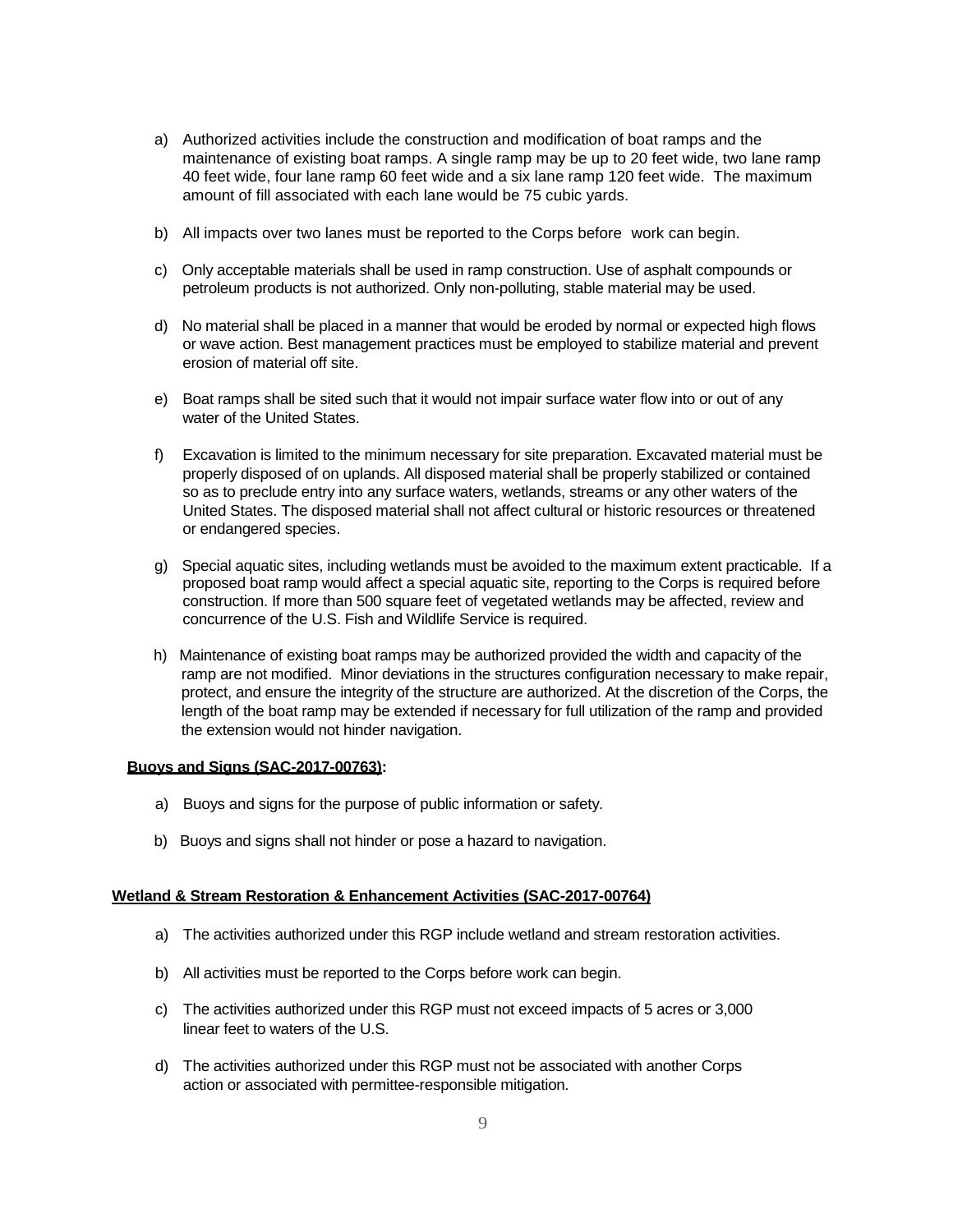## **Minor Discharge and Excavation (SAC-2017-00765)**

- a) Minor discharges of dredged or fill materials into waters of the United States is authorized.
- b) The quantity of discharged material and the volume of area excavated does not exceed 50 cubic yards below the full pool, ordinary high water mark, or mean high tide in tidal waters.
- c) All discharges over 25 cubic yards must be reported to the Corps before work can begin.

### **Scientific Measuring Devices (SAC-2017-00766)**

- a) Authorized activities include use of devices whose purpose is to measure and record scientific data, water quality monitoring stations, survey activities including core sampling, bore holes, soil samples and historic research surveys.
- b) Authorized activities shall not hinder or pose a hazard to navigation.

#### **Mooring Structures (SAC-2017-00767)**

- a) Authorized activities include the installation of and maintenance of mooring structures
- b) Mooring structures must be placed in association with piers and docks and shall not be located to impede the full and free use by the public of all navigable waters or create a navigational hazard.
- c) Mooring structures must be well marked in accordance with U.S. Coast Guard regulations.
- d) Mooring structures must be temporary and removed within 120 days of installation. The area must be restored to pre-construction conditions.
- e) Material used for the mooring structures must not be any structure that is not considered temporary.

#### **Removal of Vessels (SAC-2017-00768)**

- a) Temporary structures or minor discharges of dredged or fill material required for the removal of wrecked, abandoned or disabled vessels or the removal of man-made obstructions to navigation.
- b) All temporary structures will be removed within 120 days of installation and the area restored to pre-construction conditions.

#### **Water Control Structure Renovations (SAC-2017-00769)**

- a) Authorized activities include the removal, maintenance and replacement of water control structures. This Regional General Permit is not for use on Managed Tidal Impoundments.
- b) Minor deviations in the structure's configuration or filled area, including those due to changes in materials, construction techniques, requirements of other regulatory agencies, or current construction codes or safety standards that are necessary to make the repair, rehabilitation, or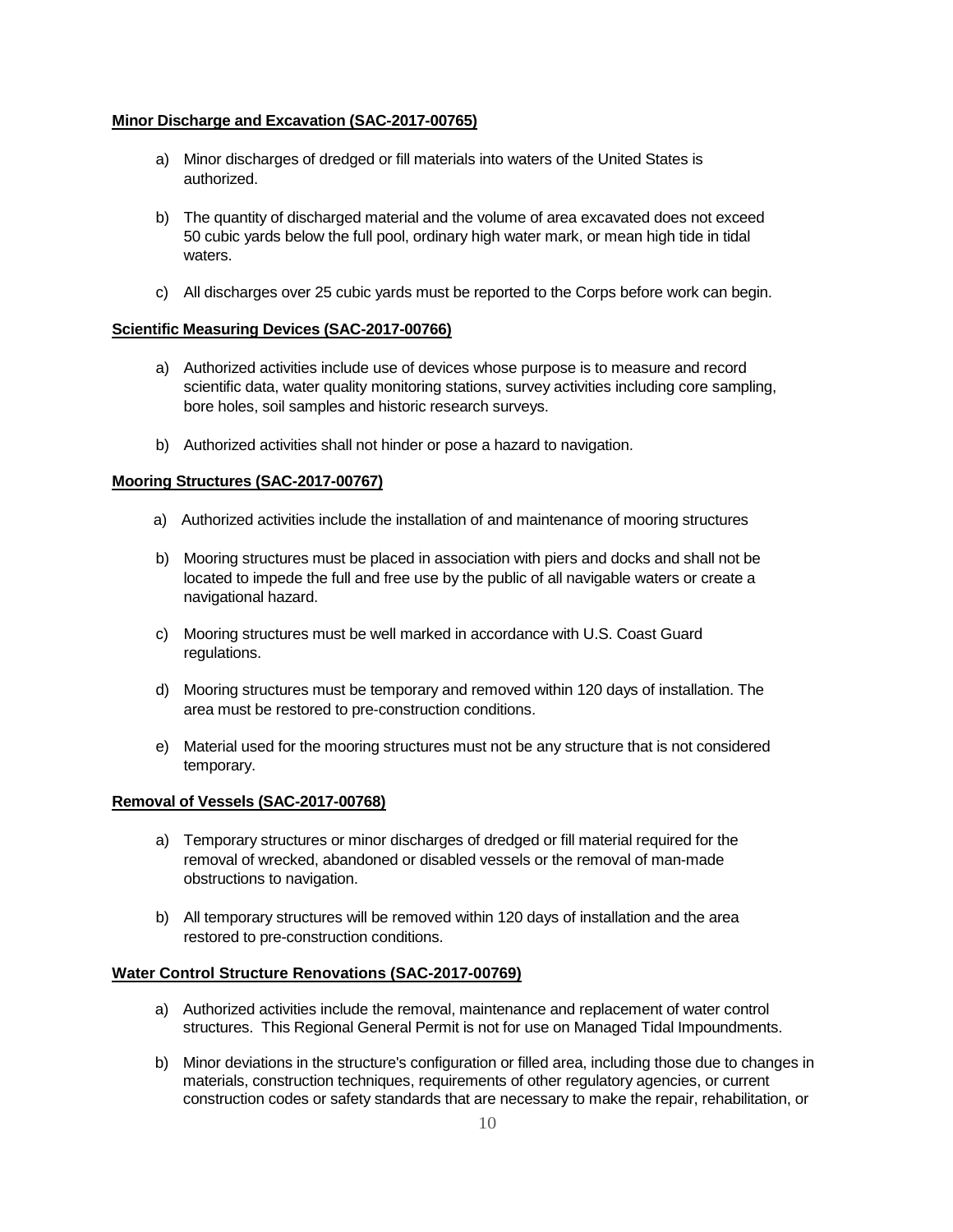replacement are authorized. The overall footprint of the water control structure should not exceed 240 square feet. Any stream channel modification is limited to the minimum necessary for the repair, rehabilitation, or replacement of the structure or fill; such modifications, including the removal of material from the stream channel, must be immediately adjacent to the project or within the boundaries of the structure or fill, not to exceed 50 linear feet on either side of the structure. This General Permit also authorizes the repair, rehabilitation, or replacement of those structures or fills destroyed or damaged by storms, floods, fire or other discrete events, provided the repair, rehabilitation, or replacement is commenced, or is under contract to commence, within two years of the date of their destruction or damage.

- c) The removal of accumulated sediments and debris in the vicinity of existing structures (e.g., bridges, culverted road crossings, water intake structures, etc.) and/or the placement of new or additional riprap to protect the structure is authorized. The removal of sediment is limited to the minimum necessary to restore the waterway in the vicinity of the structure to the approximate dimensions that existed when the structure was built, but cannot extend farther than 200 feet in any direction from the structure. This 200 foot limit does not apply to maintenance dredging to remove accumulated sediments blocking or restricting outfall and intake structures or to maintenance dredging to remove accumulated sediments from canals associated with outfall and intake structures. All dredged or excavated materials must be deposited and retained in an area that has no waters of the United States unless otherwise specifically approved by the district engineer under separate authorization. The placement of new or additional riprap must be the minimum necessary to protect the structure or to ensure the safety of the structure.
- d) Temporary structures, fills, and work necessary to conduct the maintenance activity are allowed. Appropriate measures must be taken to maintain normal downstream flows and minimize flooding to the maximum extent practicable, when temporary structures, work, and discharges, including cofferdams, are necessary for construction activities, access fills, or dewatering of construction sites. Temporary fills must consist of materials, and be placed in a manner, that will not be eroded by expected high flows. Temporary fills must be removed in their entirety and the affected areas returned to pre-construction elevations. The areas affected by temporary fills must be revegetated, as appropriate.
- e) All temporary structures and fills must be removed within 120 days and the area restored to preproject conditions.
- f) Prior approval to construction activity, notification must be sent to the Corps.

#### **Maintenance (SAC-2017-00770)**

- a) The repair, rehabilitation, or replacement of a structure owned by SCDNR, operated by SCDNR, or in partnership with SCDNR.
- b) Minor deviations to the structure for safety standards, current requirements, or construction codes are authorized. Minor deviations will be pre-approved by the Corps and/or the appropriate lake manager.
- c) Temporary structures must be removed within 120 days and the area restored to preproject conditions.
- **II. GENERAL CONDITIONS for all RGPs:** The above described structures and activities may be authorized by this RGP subject to the following General Conditions in addition the specific conditions for each RGP:
	- a) All work authorized by this RGP must have SCDNR as a sponsor, applicant, or participant, and, thus, have an agency approved and signed partnership agreement.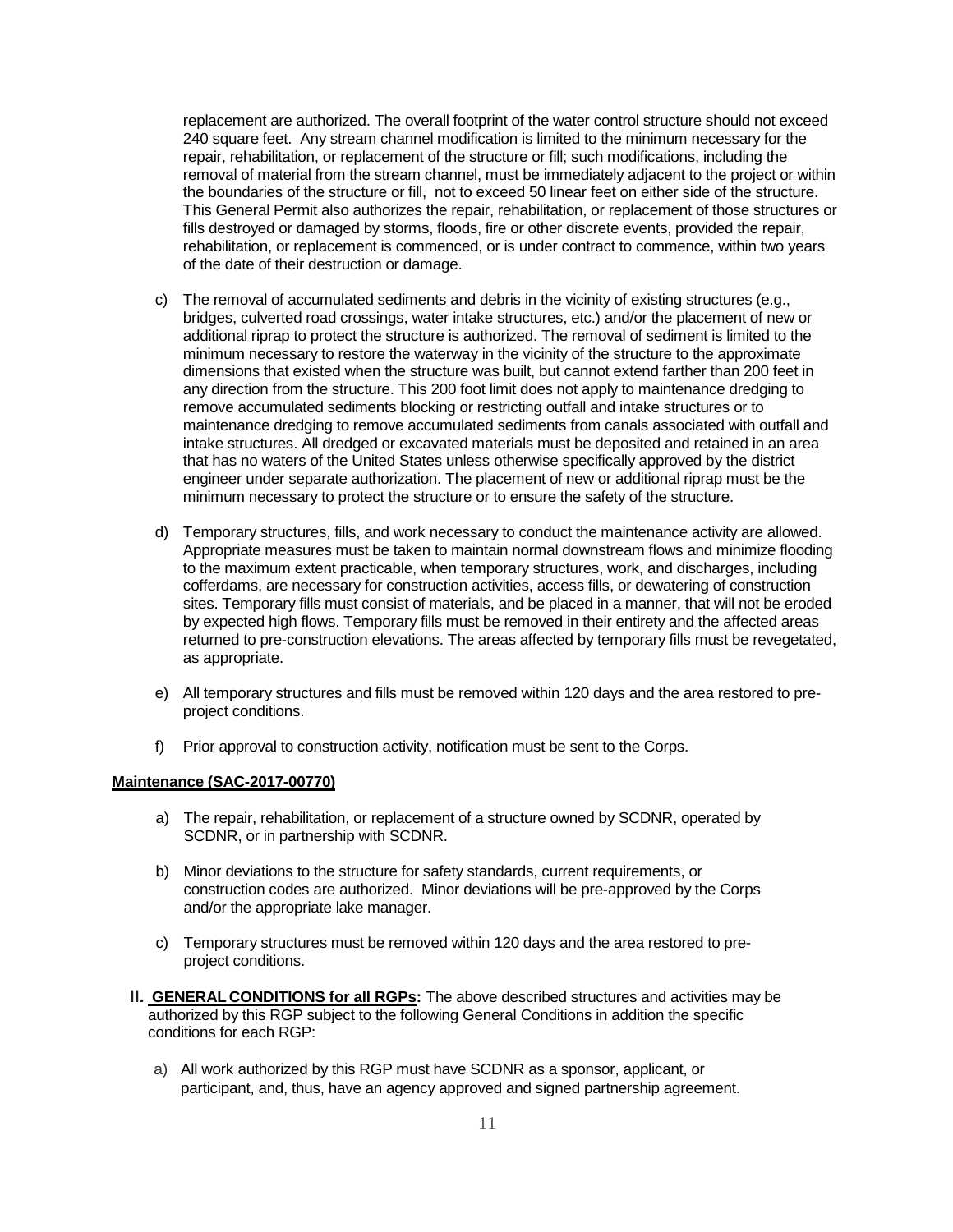- b) Several RGPs authorized by this permit have reporting requirements. Prior to construction SCDNR must submit the following to the Corps:
	- Plans of the proposed work (on  $8\frac{1}{2}$  x 11 paper), showing all pertinent structures, elevations, clearances, dimensions, and types and quantities of materials.
	- Approximate commencement and completion dates.
	- Description of site conditions.
	- Methods to be used.
	- Nature of Activity.
	- Documentation of DNR partnership or agreement, when applicable.
	- Documentation on the benefit to the public or public resource.
- c) All work on a lake or impoundment must comply with the terms and conditions of the appropriate lake's Shoreline Management Plan, if one exists, and must have permission from the lake manager or designated representative. Prior to commencing any work authorized herein, the permittee must obtain project- specific authorization from the lake manager or the designated representative.
- d) All impacts to special aquatic sites must be reported to the Corps before work can begin.
- e) This Regional General Permit authorizes only those activities specifically addressed herein. Any jurisdictional activity not authorized in the RGP, or which exceeds the limitations of the RGP, requires specific authorization through USACE, Charleston District, Regulatory Division. Please submit your application to the office that covers your area:

| U.S. Army Corps of Engineers | U.S. Army Corps of Engineers    | U.S. Army Corps of Engineers    |
|------------------------------|---------------------------------|---------------------------------|
| <b>Charleston Office</b>     | <b>Columbia Field Office</b>    | <b>Conway Field Office</b>      |
| 69A Hagood Avenue            | 1835 Assembly Street, Rm 865B-1 | 1949 Industrial Park Rd. Rm 140 |
| Charleston, SC 29403         | Columbia, SC 29201              | <b>Conway, SC 29526</b>         |
| (843) 329-8044               | (803) 253-3444                  | (843) 365-4239                  |
|                              |                                 |                                 |

- f) Based on potential impacts to navigation, the environment, human health and welfare, public interest, or other concerns, the Corps or lake manager has the discretion, on a caseby-case basis, to elevate any proposal otherwise authorized by this RGP for standard permit processing.
- g) All activities identified and authorized herein shall be consistent with the terms and conditions of this General Permit; any variance not specifically identified and authorized herein shall constitute a violation of the terms and conditions of this permit which may result in the modification, suspension, or revocation of the authorization, as set forth more specifically in General Condition m. below and in the institution of such legal proceedings as the United States Government may consider appropriate.
- h) Access across public property to the work site shall be identified in the reporting information to the Corps and approved by the appropriate entity, such as the lake manager, property manager, or property owner. Every effort shall be made to identify and utilize the route least damaging to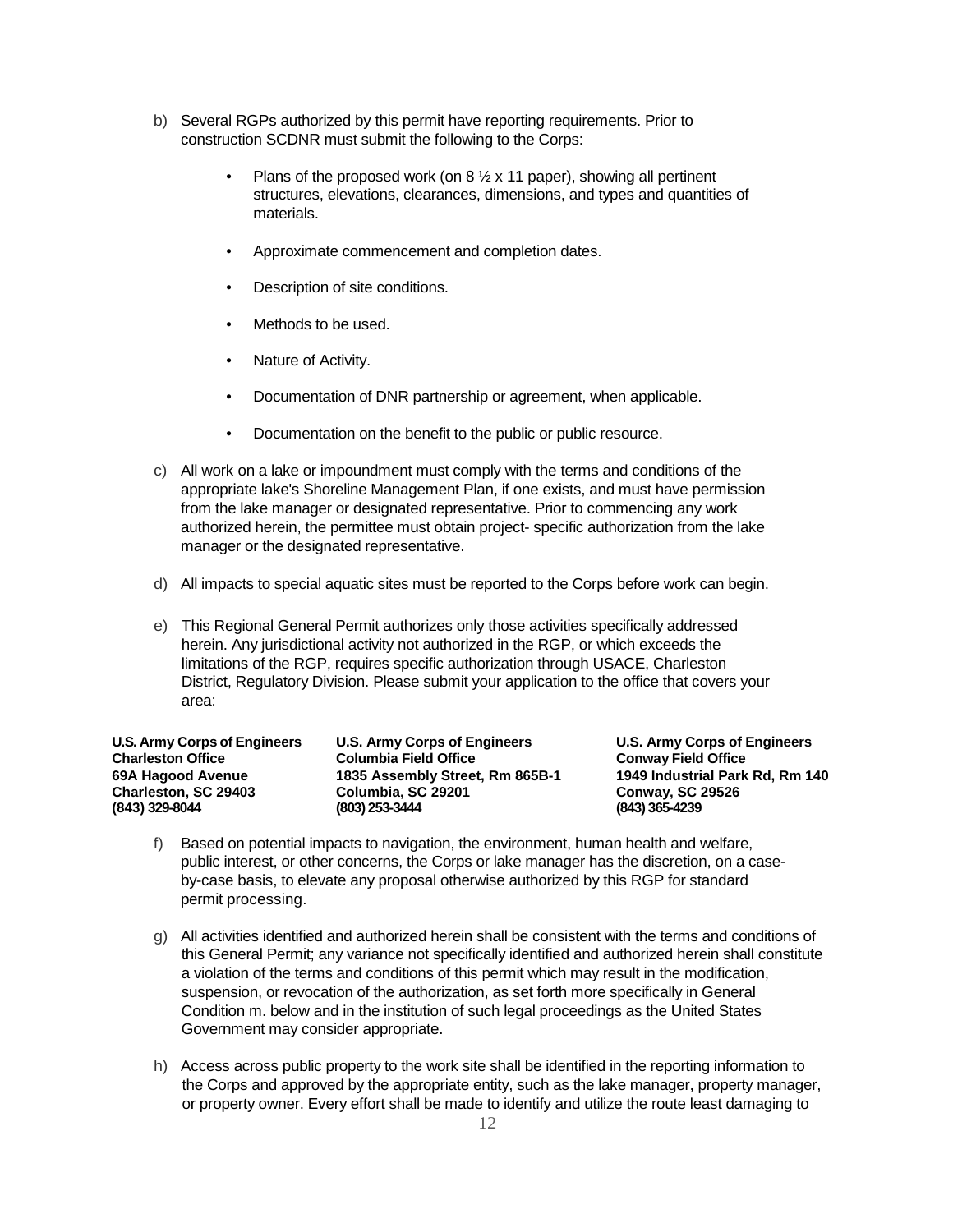shoreline vegetation and property.

- i) All structures authorized by this General Permit shall be designed, located, and/or operated to allow the full and free use by the public of all navigable waters.
- j) No wetland or stream shall be adversely impacted. No surface water flowing into or out of any wetland or stream shall be adversely impacted. The activity must be designed to maintain preconstruction downstream flow conditions. The activity must not permanently restrict or impede the passage of normal or expected high flows and the structure or discharge of dredged or fill material must withstand expected high flows.
- k) The permittee must make every reasonable effort to conduct the work authorized herein in a manner so as to minimize any adverse impact to fish, wildlife, and other environmental resources.
- l) The permittee must make every reasonable effort to conduct the work authorized herein in a manner so as to minimize any degradation of water quality.
- m) A complete copy of this permit, documentation of partnership with SCDNR, drawings, special conditions, and any amendments shall be maintained at the work site whenever work is being performed. The permittee shall ensure that all contractors, subcontractors and other personnel performing the permitted work are fully aware of the permit terms and conditions.
- n) The permittee shall allow the District Engineer, SCDNR, lake manager, or their authorized representative(s) to make periodic inspections of the authorized work at any time deemed necessary in order to ensure that the activity being performed under authority of this permit is in accordance with the terms and conditions prescribed herein.
- o) This General Permit does not convey any property rights, either in real estate or material, or any exclusive privileges; and it does not authorize any injury to property or invasion of rights or any infringement of Federal, State, or local laws or regulations, nor does it obviate the requirement to obtain other Federal, State, or local assent or to comply with any applicable standards required by ordinance for the activities authorized herein. Other Federal, State, and/or local agencies are not limited by this document and may impose more stringent requirements than those stated herein as they see fit.
- p) Authorization of a specific work or structure authorized herein may be summarily suspended in whole or in part upon a finding by the District Engineer that immediate suspension would be in the general public interest or there has been a violation of any terms and conditions of this permit. Such suspension shall be effective upon receipt by the permittee of a written notice thereof which shall indicate (1) the extent of the suspension, (2) the reasons for this action, and (3) any corrective or preventative measures to be taken by a permittee which are deemed necessary by the District Engineer to abate imminent hazards to the general public interest. A permittee shall take immediate action to comply with the provisions of this notice. Within ten (10) days following the receipt of this notice of suspension, the permittee may request a meeting with the District Engineer or a public hearing to present information relevant to a decision whether his permit should be reinstated, modified, or revoked. If a public hearing is requested it shall be conducted pursuant to procedures prescribed by the Chief of Engineers. After completion of the public hearing or within a reasonable time after issuance of the suspension notice to the permittee if no hearing is requested, the authorization of the specific work or structure will be reinstated, modified, or revoked. Any modification, suspension, or revocation of authorization under this General Permit shall not be the basis for any claim for damages against the United States.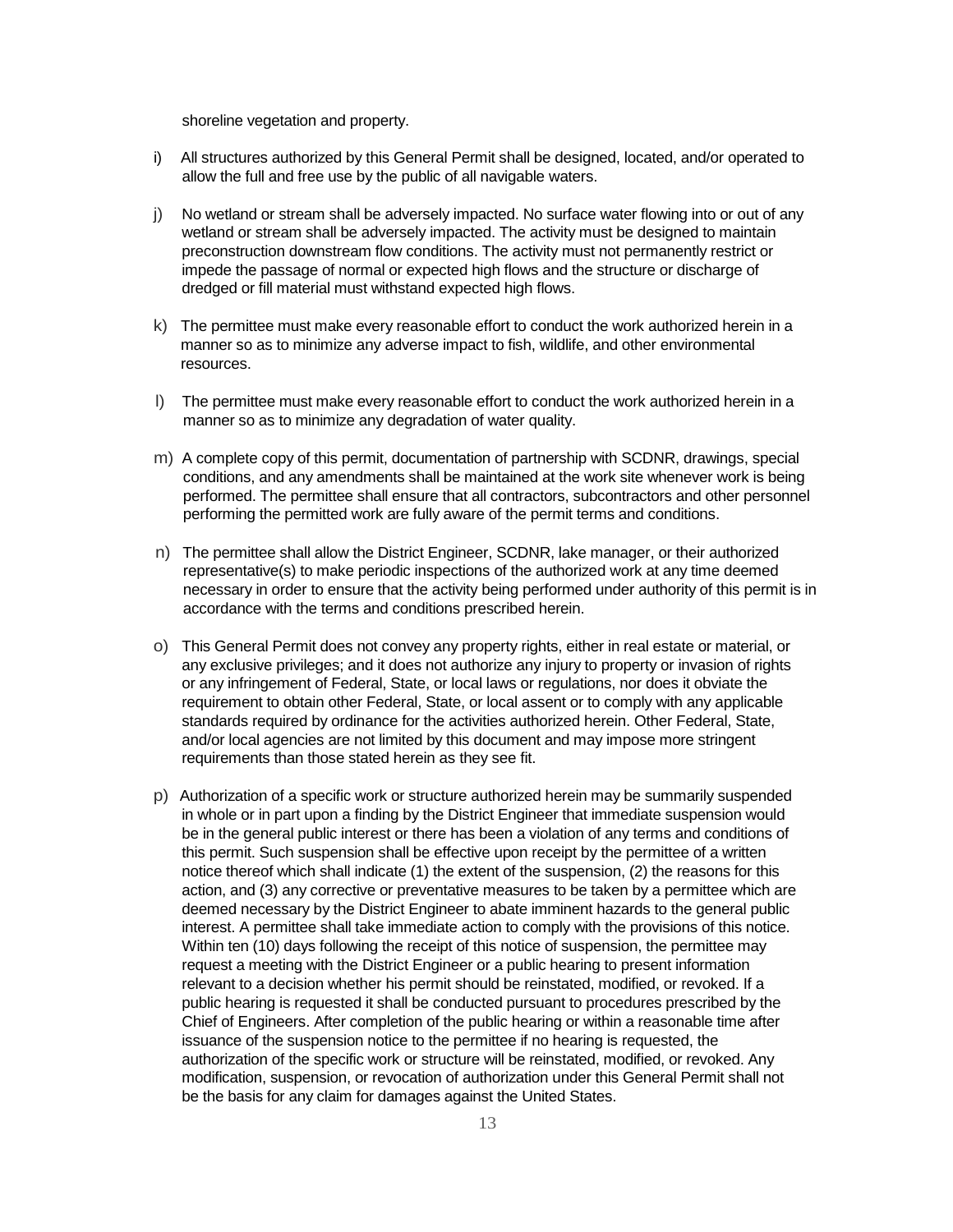- q) SCDNR or the designated representative must notify the Corps if the proposed activity may affect any federally listed threatened or endangered species, a species proposed for listing, or designated critical habitat.
	- 1. No activity is authorized which:

(i) Is likely to jeopardize the continuing existence of a threatened or endangered species, or species proposed for such designation, as identified under the Endangered Species Act, or which will destroy or adversely modify the critical habitat of such species

(ii) "May affect'' a listed species or critical habitat, unless Section 7 consultation addressing the effects of the proposed activity has been completed.

(iii) Involves the "take" of a threatened or endangered species as defined under the ESA without separate authorization (e.g., a Biological Opinion with "incidental take" provisions) from the U.S. Fish and Wildlife Service or the National Marine Fisheries Service.

- 2. Applicants shall include, in their permit applications, information regarding the presence of any federally listed threatened or endangered species or designated critical habitat in the vicinity of the project site that might be affected by the proposed work.
- r) SCDNR or the designated representative must notify the Corps if the proposed activity may affect any historic properties or cultural resources listed on, or which may be eligible for listing on, the National Register of Historic Places. Should the USACE determine the proposed activity has the potential to affect cultural resources, including archaeological, scientific, prehistoric, or historic sites or data, the project must be coordinated through USACE, Charleston District, and Regulatory Division. The activity is not authorized until the procedures for the protection of cultural resources (Appendix C to 33 CFR 325) have been completed, including coordination with the State Historic Preservation Officer and/or the appropriate Tribal Historic Preservation Officer.
- s) If the permittee, prior to or during the performance of the work authorized herein, encounters previously unidentified archeological remains or cultural resources within the area subject to Department of the Army authorization, the permittee agrees to cease work and contact the District Engineer, so that further coordination with appropriate agencies may be conducted.
- t) The permittee shall maintain the work or structure authorized herein in good condition. If and when a permittee desires to abandon an authorized structure, unless such abandonment is part of a transfer procedure by which the individual is transferring ownership of the structure, the permittee may be required to remove the structure.
- u) The permittee recognizes the possibility that works or structures authorized herein may be subject to damage by wave wash from passing vessels and wind-driven waves. The issuance of this General Permit does not relieve the permittee from taking all proper steps to ensure the integrity of works permitted herein and the safety of boats moored thereto from damage by wave wash and the permittee shall not hold the United States liable for any such damage.
- v) Upon receipt of a notice from the District Engineer for failure to comply with the terms, conditions, or standards of this General Permit, the permittee shall, without expense to the United States and in such manner as directed by the District Engineer or his authorized representative(s), effect compliance with the terms, conditions, and standards or remove the structure.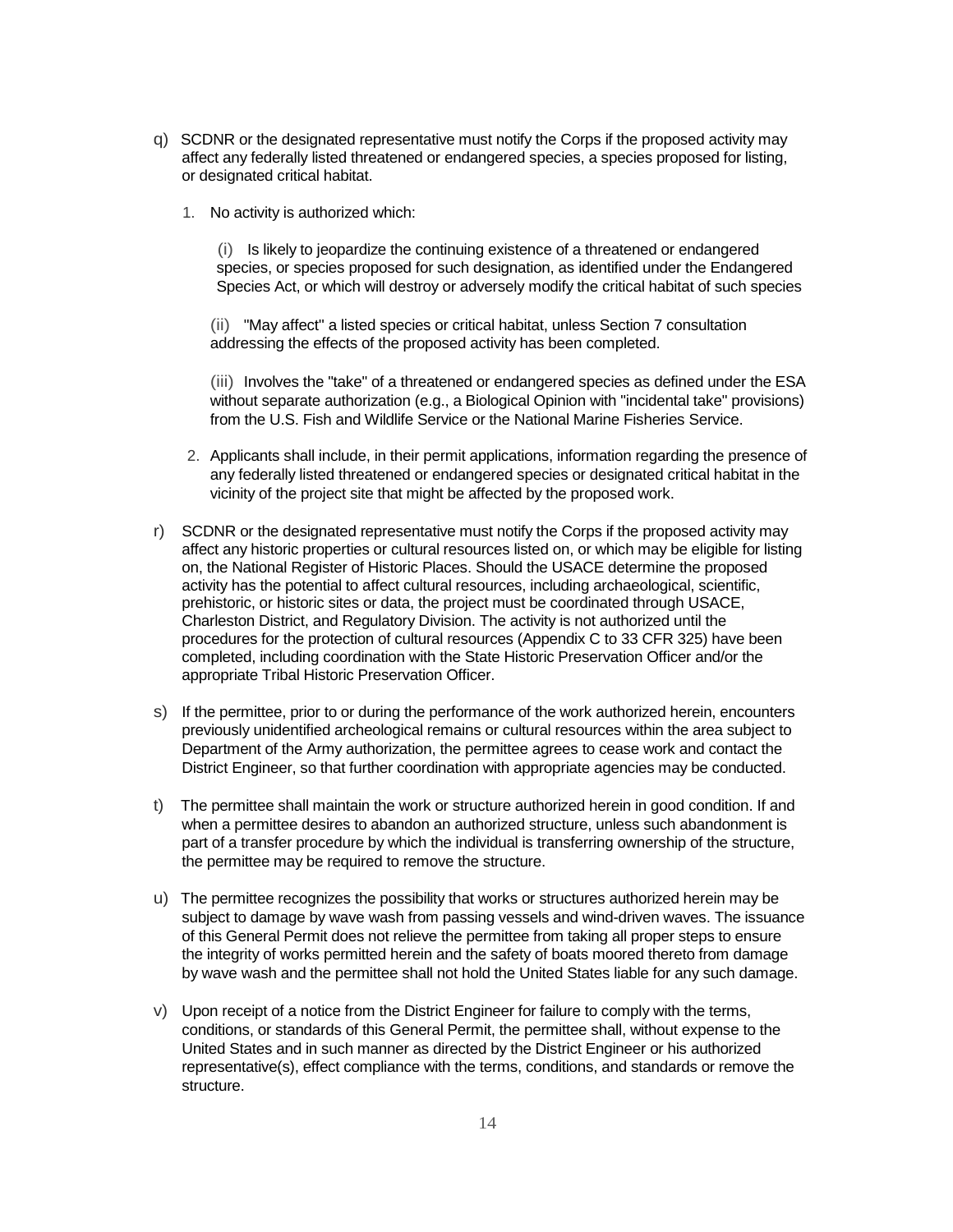- w) The permittee understands and agrees that, if future operations by the United States require the removal, relocation, or other alteration, of the structure or work herein authorized, or if, in the opinion of the Secretary of the Army or his authorized representative, said structure or work shall cause unreasonable obstruction to the free navigation of the navigable waters, the permittee will be required, upon due notice from the Corps of Engineers, to remove, relocate, or alter the structural work or obstructions caused thereby , without expense to the United States. No claim shall be made against the United States on account of any such removal or alteration.
- x) Authorizations will not be issued under these RGPs which will adversely affect nesting bald eagles. If the lake manager or SCDNR determines that the proposed activity is within 660 feet of an active eagle nest and the activity will occur during the nesting season (October - May), further coordination with the District Wildlife Biologist will be required to determine if restrictions are necessary.
- y) Should the proposal potentially have an adverse effect on any vegetation, that vegetation must be clearly identified (species and location) in the information submitted for approval by the lake manager or other appropriate party. Upon a request by the appropriate party, the applicant shall provide a delineation of waters of the U.S. performed by a qualified environmental consultant in accordance with the 1987 Corps of Engineers Wetland Delineation Manual and verified by USAGE Charleston District, Regulatory Division.
- z) Prior to the beginning of any construction activities, appropriate erosion control measures, such as silt fences , silt barriers or other suitable devices, must be placed between the construction area and affected waterways (wetlands); and maintained in a functioning capacity until the area is permanently stabilized upon completion of the project.
- aa) All steps necessary must be taken to prevent oil, tar, trash, debris, and other pollutants from entering adjacent wetlands and/or waterways.
- bb) No activity is authorized by this permit that will cause flooding or ponding of water on property in which permittee does not have the necessary real estate interest.
- cc) All wooden structures (including wood piles and wooden exterior pile supported structures) must be pressure-treated with wood preservatives in strict compliance with the Registration/Re-registration Documents issued by the US Environmental Protection Agency under Federal Insecticide, Fungicide and Rodenticide Act for use in or above fresh water or marine environments, and in accordance with standards established by the evaluation reports issued by the International Code Council Evaluation Service.

## **The following General Conditions are for ALL projects on or adjacent to Federal Channels:**

dd) Federal channels include all or portions of the following waterways:

Adams Creek Atlantic Intracoastal Waterway (AIWW) Ashley River Brookgreen Garden Canal Calabash Creek Charleston Harbor (including the Cooper River and Town Creek) Folly River Georgetown Harbor (Winyah Bay, Sampit River, and Bypass Channel) Jeremy Creek Little River Inlet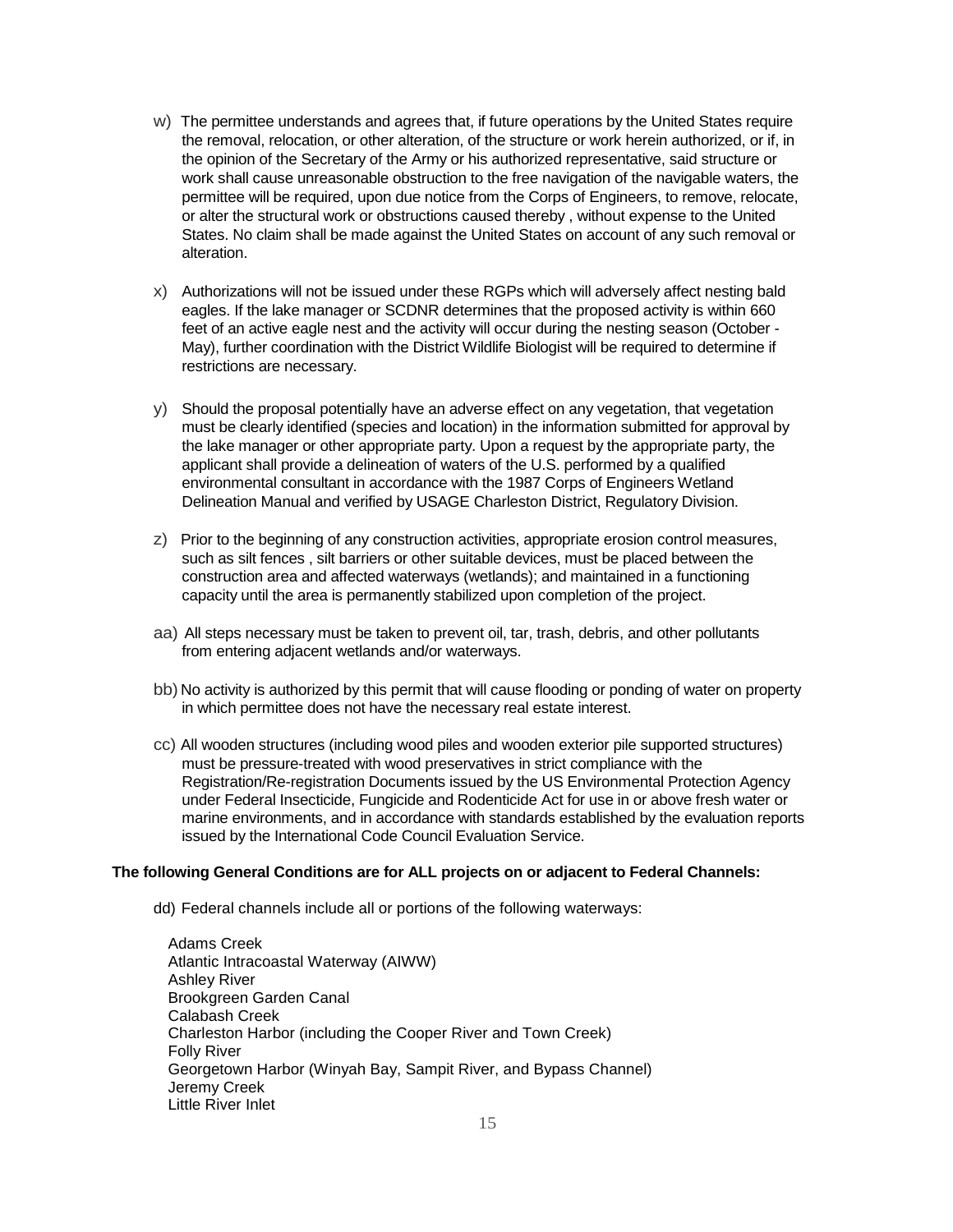Murrells Inlet (Main Creek) Port Royal Harbor Shem Creek (including Hog Island Channel & Mount Pleasant Channel) Shipyard Creek Village Creek

ee) Prior to any work being done, written permission must be obtained from the Corps of Engineers for all activities located on or adjacent to a federally authorized waterway prior to commencement of work. In order to receive this written permission, a Pre-Construction Notification (PCN) is required. Failure to provide this PCN and obtain written permission prior to commencement of work will be considered a violation of federal law and appropriate legal action may be taken. The following information shall be submitted to the Charleston District Engineer in order to fulfill the requirements of the PCN (copies must be submitted to the SCDHEC OCRM and Bureau of Water):

> • Completed "Joint Federal and State Application Form For Activities Affecting Waters Of The United States Or Critical Areas Of The State Of South Carolina",

> • Plans of the proposed work (8.5 X 11" black and white drawings showing all proposed structures) in tidal areas relative to the mean high water (MHW) and mean low water (MLW) or in non-tidal areas relative to the mean sea level (MSL). Distance to the federal channel must be included. Plan view and cross-section diagrams are both required (all diagrams must be drawn to scale or include dimensions of all proposed structures). • A survey completed by a registered land surveyor showing the proposed structure, including State Plane Coordinates(NAD 1983) for a minimum of two corners on each structure where it is closest to the federal channel. The survey shall also identify the distance of the proposed structure from the federal channel.

> • Statement that the work will be conducted in compliance with the terms and conditions of this General Permit.

ff) A signed compliance certification will be submitted to the Charleston District Engineer within 60 days following completion of the authorized work and shall include the following:

•A statement that the authorized work was done in accordance with this General Permit, •The signature of the permittee certifying the completion of the work,

•As-built drawings which indicate all dimensions of the structure as well as the distance between the centerline of the federal channel and the waterward edge of the authorized structure. These drawings must be prepared by a registered land surveyor including State Plane Coordinates(NAD 1983) for a minimum of two corners on each structure where it is closest to the federal channel.

gg) Structures located on or adjacent to federally authorized waterways shall extend no closer than eighty feet (80') from the federal channel, unless a variance has been granted by the Charleston District Engineer. If located on the Charleston Harbor, Georgetown Harbor, or Port Royal Harbor, the existing setback is 125'. A copy of the appropriate Federal Project Channel map can be obtained from our website (http://www.sac.usace.army.mil) or by writing to:

> U.S. Army Corps of Engineers Charleston District, Technical Services 69-A Hagood Avenue Charleston, South Carolina 29403-5107

## **The following General Conditions are for all projects located in the coastal counties:**

hh) Coastal Counties include the following:

Beaufort **Berkeley**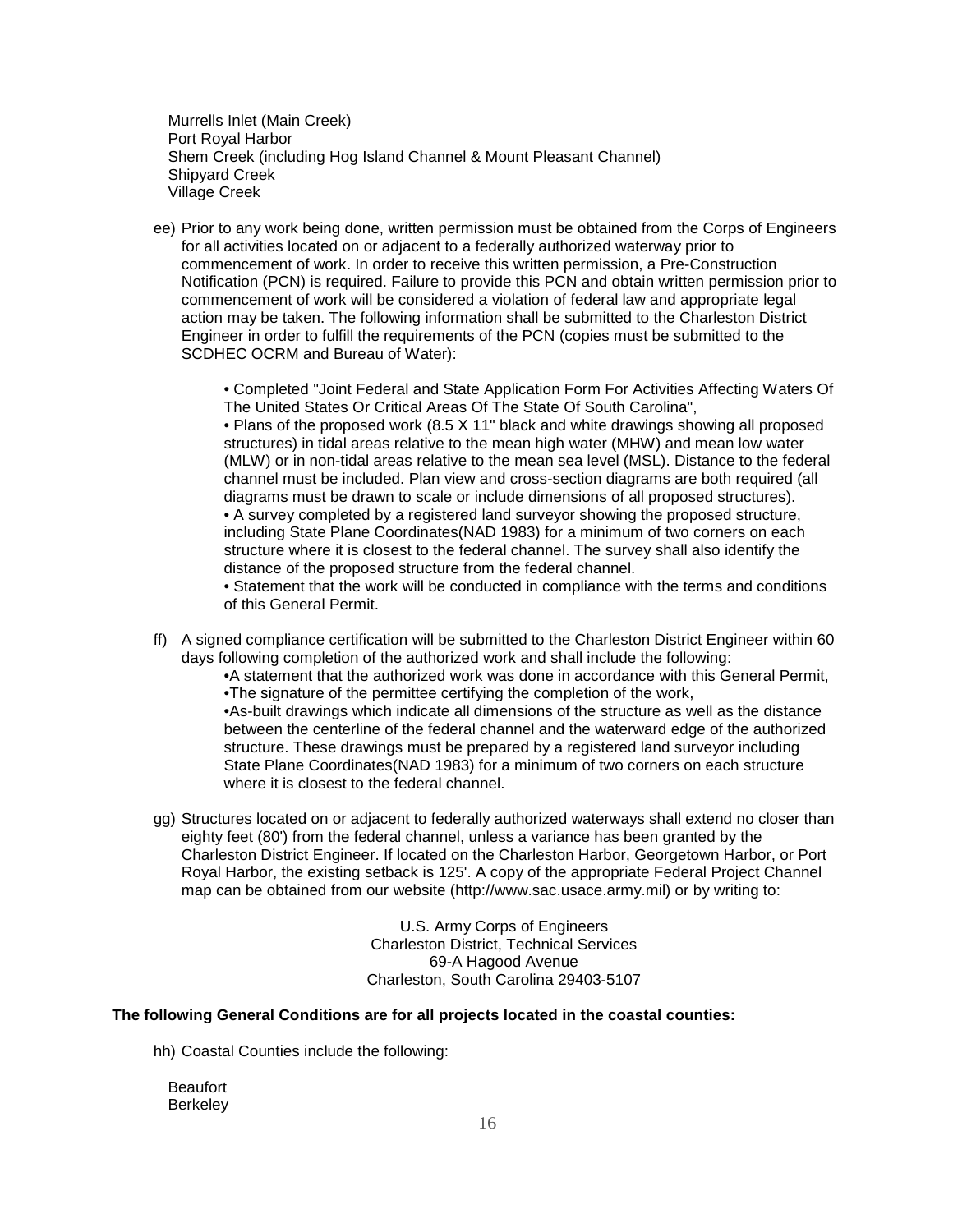Charleston **Colleton Dorchester Horry** Georgetown Jasper

ii) All projects within the coastal counties require reporting before work can begin.

jj) In order to insure protection and reduce potential construction-related impacts to West Indian manatees that may enter the project area during construction activities, to discountable and insignificant levels, the permittee will comply with the following USFWS Standard Manatee Construction Conditions:

1. The permittee shall instruct all personnel associated with the project of the potential presence of manatees and the need to avoid collisions with manatees. All construction personnel must monitor water-related activities for the presence of manatee(s) during May 15 – October 15.

2. The permittee shall advise all construction personnel that there are civil and criminal penalties for harming, harassing, or killing manatees which are protected under the Marine Mammal Protection Act of 1972, the Endangered Species Act of 1973, and the Florida Manatee Sanctuary Act.

3. Siltation barriers must be made of material in which manatees cannot become entangled, are properly secured, and regularly monitored to avoid manatee entrapment. Barriers must not block manatee entry to or exit from essential habitat.

4. All vessels associated with the construction project must operate at "no wake/idle" speeds at all times while in the construction area and while in water where the draft of the vessel provides less than a four-foot clearance from the bottom. All vessels will follow routes of deep water whenever possible.

5. If manatee(s) are seen within 100 yards of the active daily construction/dredging operation or vessel movement, all appropriate precautions must be implemented to ensure protection of the manatee. These precautions must include the operation of all moving equipment no closer than 50 feet to a manatee. Operation of any equipment closer than 50 feet to a manatee shall necessitate immediate shutdown of that equipment. Activities will not resume until the manatee(s) has departed the project area of its own volition.

6. Any collision with and/or injury to a manatee shall be reported immediately to the Mr. Jim Valade of the U.S. Fish and Wildlife Service, North Florida Field Office, at (904) 731-3116 and to the S.C. Department of Natural Resources at (800)-922-5431.

- kk) The channelward extension of the structure shall not exceed the lesser of: one-third of the width of the waterbody, or the minimum length necessary to accomplish the project purpose provided there is no undue interference with navigation.
- ll) In situations where the navigable depth is not located in the center of the waterbody, the structure shall not extend further than one-third of the width of the navigable channel.

## **The following General Conditions are for projects located on Federal Channels and in coastal areas:**

mm) The permittee understands and agrees that, if future operations by the United States require the removal, relocation, or other alteration, of the structure or work herein authorized, or if, in the opinion of the Secretary of the Army or his authorized representative, said structure or work, shall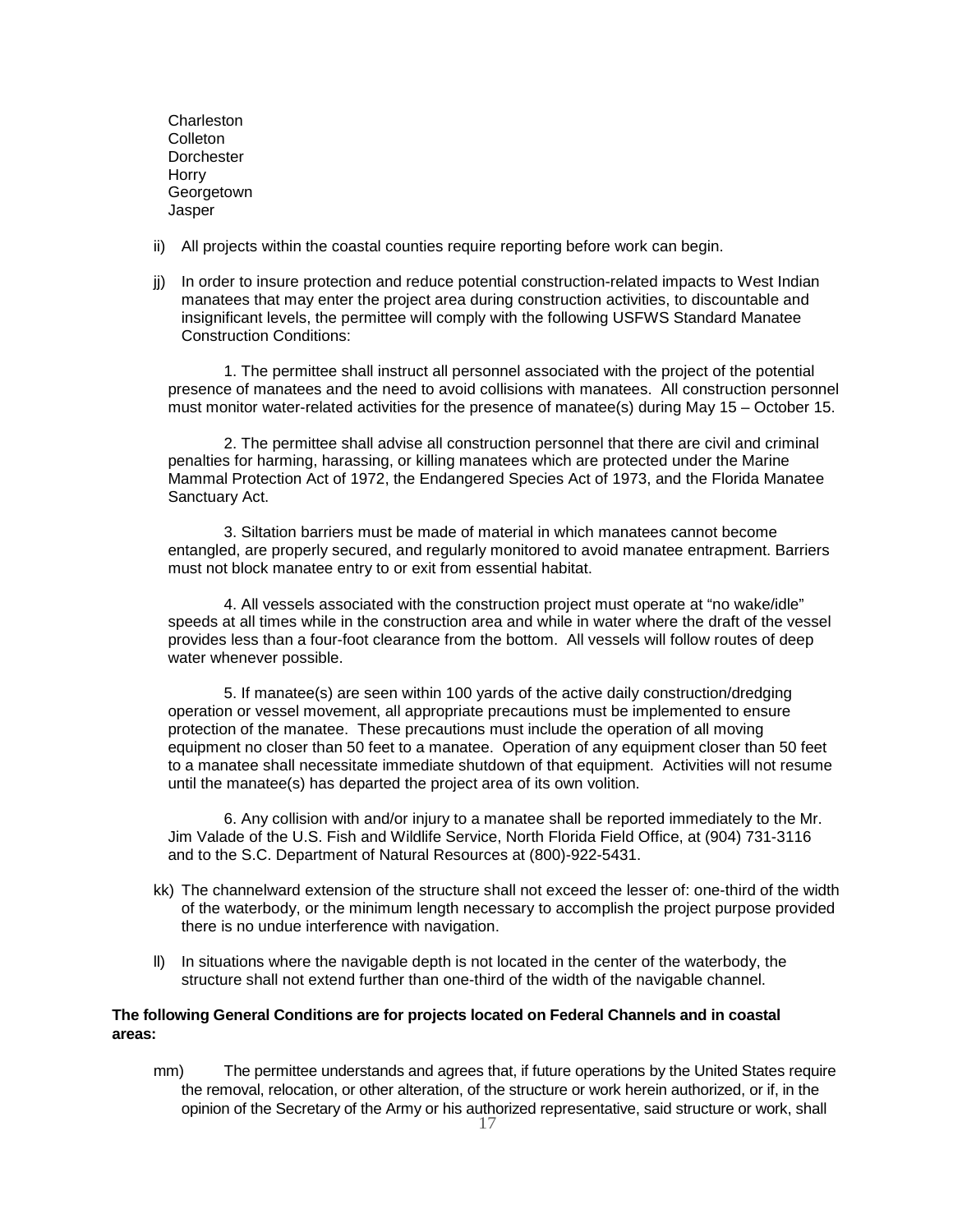cause unreasonable obstruction to the free navigation of the navigable waters, the permittee will be required, upon due notice from the Corps of Engineers, to remove, relocate, or alter the structural work or obstructions caused thereby, without expense to the United States. No claim shall be made against the United States on account of any such removal or alteration.

- nn) The Charleston District Engineer, at his discretion, may determine that this General Permit will not be applicable to a specific construction proposal. In such case, the procedure for processing an individual permit in accordance with 33 CFR 325 will be available.
- oo) This General Permit authorizes certain structures to be constructed on/or adjacent to areas subject to a prism and/or disposal easement held by the United States in perpetuity in conjunction with a Congressionally authorized project for the maintenance and improvement of the federal channel. This General Permit does not convey any property rights either in real estate or material or any exclusive use privileges, nor does it relinquish any right the United States has for the use of its easement or the maintenance and future widening or deepening of the federal channel pursuant to its easement rights.
- pp) If the District Engineer determines this structure shall in any way in the future conflict with the improvement, operation, maintenance and widening or deepening of the federal channel, the owners themselves, their heirs, successors and assigns will remove said structure within 45 days from the date that written notice is given by the District Engineer, and there shall be no entitlement to compensation from the United States for damage or injury,
- qq) No permanent structures will be placed on the prism easement or on any adjacent disposal easement without written approval of the District Engineer.
- rr) Any activity that may affect shellfish aggregations and reefs are NOT authorized by this General Permit. These activities will be evaluated under the individual permit review process as specified in 33 CFR 325.

## **Ill.PROHIBITEDACTIVITIES:**

a) All work that exceeds the terms and conditions specified herein is prohibited unless an Individual or Nationwide Department of the Army Permit has been obtained from the appropriate Corps of Engineers District Office. All work for purposes other than those specified herein is expressly not authorized by this document.

## **IV. REQUIRED AUTHORIZATIONS:**

- a) Prior to performing any work authorized herein within the prescribed geographical limits of this General Permit, the permittee must also obtain authorization from the appropriate Lake Manager or designee, when applicable.
- b) Prior to performing any work authorized herein, the permittee must obtain any applicable state and local permits.

# **V. PENALTIES FOR VIOLATIONS:**

a) Authorization obtained under this General Permit limits the size, length and use of structures. Any deviation from the specifications, or other terms or conditions of the General Permit shall constitute a violation of the Section 10 of the River and Harbors Act of 1899 and/or Section 404 of the Clean Water Act, and may result in the District Engineer seeking judicial relief to have the permittee remove the structure or work and/or restore the project area to its former